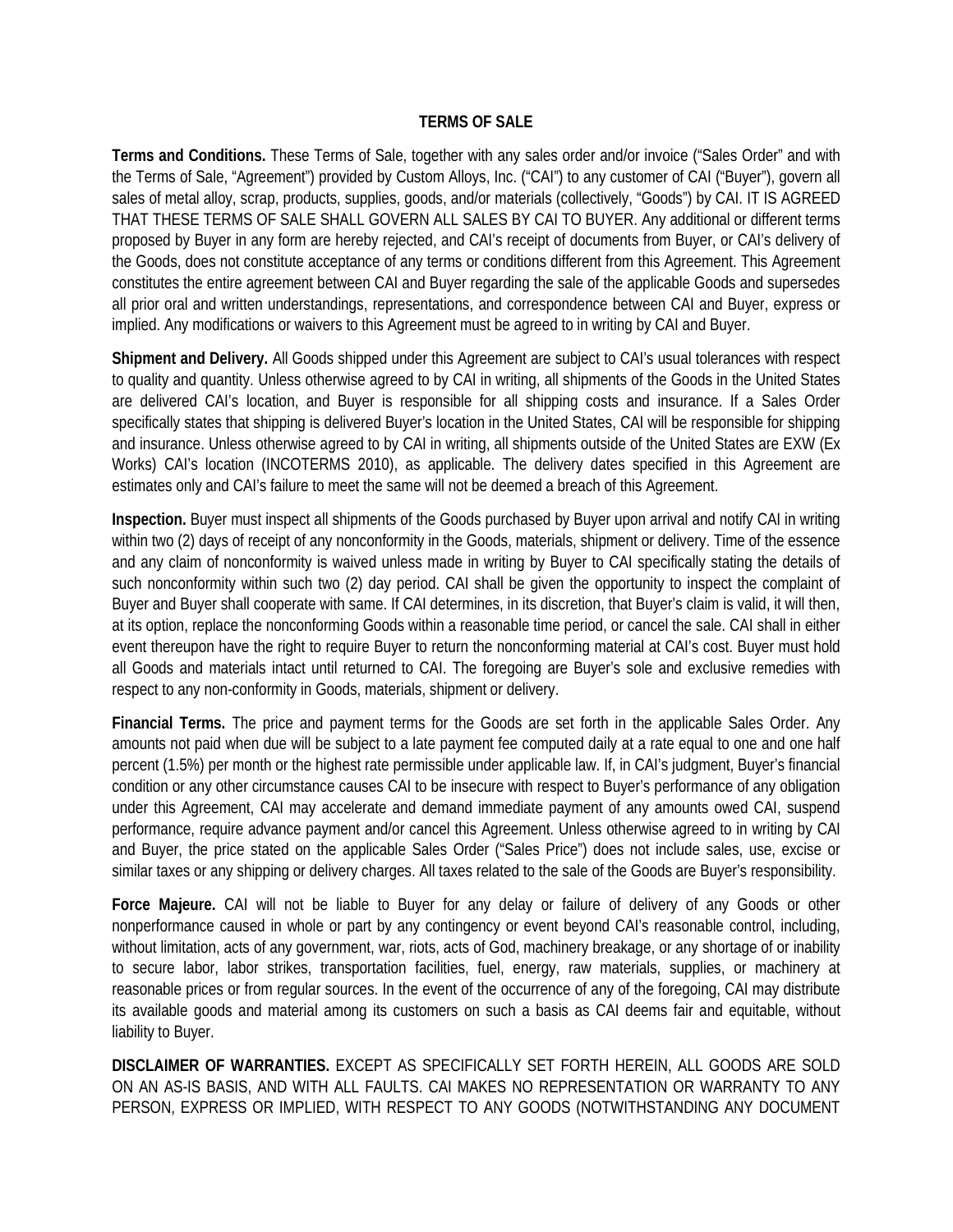OR SPECIFICATIONS), INCLUDING, WITHOUT LIMITATION, WARRANTIES OF FITNESS FOR A PARTICULAR PURPOSE, MERCHANTABILITY, NON-INFRINGEMENT, AND WARRANTIES ARISING FROM COURSE OF DEALING, USAGE OR TRADE.

**ENVIRONMENTAL.** Buyer represents and warrants that it is in compliance, and covenants that it shall be in compliance, with all applicable federal, state and local environmental laws and regulations and any related compliance orders (including any decrees issued pursuant thereto), which are applicable to the handling, processing or reclamation of (or other management activities associated with) recyclable materials. CAI has not and does not make any representation or warranty to Buyer as to whether any of the Goods constitute or contain: (a) any "hazardous waste" (as that term is defined in any applicable federal and state law, and implementing regulations), (b) any "hazardous substance" (as that term is defined in any applicable federal and state law, and implementing regulations), or (c) any substance that would render the material unfit for its intended use. BUYER HEREBY EXPRESSLY WAIVES ANY AND ALL CLAIMS AGAINST CAI, ITS OFFICERS, DIRECTORS, EMPLOYEES, AGENTS OR OTHER REPRESENTATIVES FOR ANY ALL LOSS, LIABILITY, COST AND EXPENSE (INCLUDING WITHOUT LIMITATION STATUTORY AND COMMON LAW LIABILITY, INVESTIGATION AND REMEDIATION COSTS, COURT COSTS, ATTORNEYS' AND CONSULTANTS' FEES, PERSONAL INJURY AND PROPERTY DAMAGE) ARISING OUT OF ANY OF THE FOREGOING.

**LIMITATION OF LIABILITIES.** CAI WILL HAVE NO LIABILITY FOR ANY DAMAGES RELATING TO INDIRECT, INCIDENTAL, CONSEQUENTIAL OR SPECIAL DAMAGES OF ANY DESCRIPTION, WHETHER ARISING OUT OF CONTRACT, NEGLIGENCE, TORT, OR OTHERWISE. UNDER NO CIRCUMSTANCES WILL CAI'S LIABILITY FOR ANY CAUSE HEREUNDER EXCEED THE PURCHASE PRICE PAID BY BUYER FOR THE APPLICABLE GOODS. BUYER AGREES THAT ALL OF THE LIMITATIONS SET FORTH HEREIN ARE AGREED UPON ALLOCATIONS OF RISK.

**Indemnification.** Buyer shall indemnify, defend and hold CAI harmless from any and all third party claims asserted arising in connection with this Agreement, the disposition of the Goods by Buyer or subsequent holders of the Goods, and the ultimate use of the Goods, except to the extent of CAI's liability expressly stated herein.

**Credit Insurance.** CAI may at its option and expense, purchase credit insurance on Buyer for any or all contracts entered into with CAI, including this Agreement. If credit insurance cannot be obtained in an amount equal to this Agreements entered into or if credit insurance is denied, cancelled or reduced by the insuring company, CAI may at its option cancel any or all agreements with Buyer, or adjust all agreements to coincide with the amount of credit insurance available to CAI.

**Confidentiality.** All specifications, documentation, pricing information and any other confidential or proprietary information (collectively, "Confidential Information") of CAI is the property of CAI. Confidential Information may be provided solely for the purpose of facilitating Sales Orders and on the express condition that Confidential Information of CAI shall not be disclosed to others nor used for any purpose by Buyer other than in connection with transacting business with CAI pursuant to such Sales Orders, and this Agreement, as applicable. Buyer shall promptly return to CAI all such Confidential Information upon CAI's written request. Buyer's obligations under this paragraph shall survive the cancellation, termination or completion of any Sales Order or this Agreement.

**Assignment.** Buyer may not assign any Sales Order or this Agreement or any of its rights or obligations hereunder or thereunder to any third party without CAI's prior written consent. For purposes of this provision, a merger, stock sale or other transfer by operation of law shall be deemed an "assignment" for which consent is required hereunder.

**Governing Law and Forum.** This Agreement will be interpreted according to the laws of the State of Illinois. Buyer hereby irrevocably and unconditionally consents to submit to the exclusive jurisdiction of the courts of the State of Illinois and of the United States of America located in Illinois for any proceedings relating to this Agreement (and